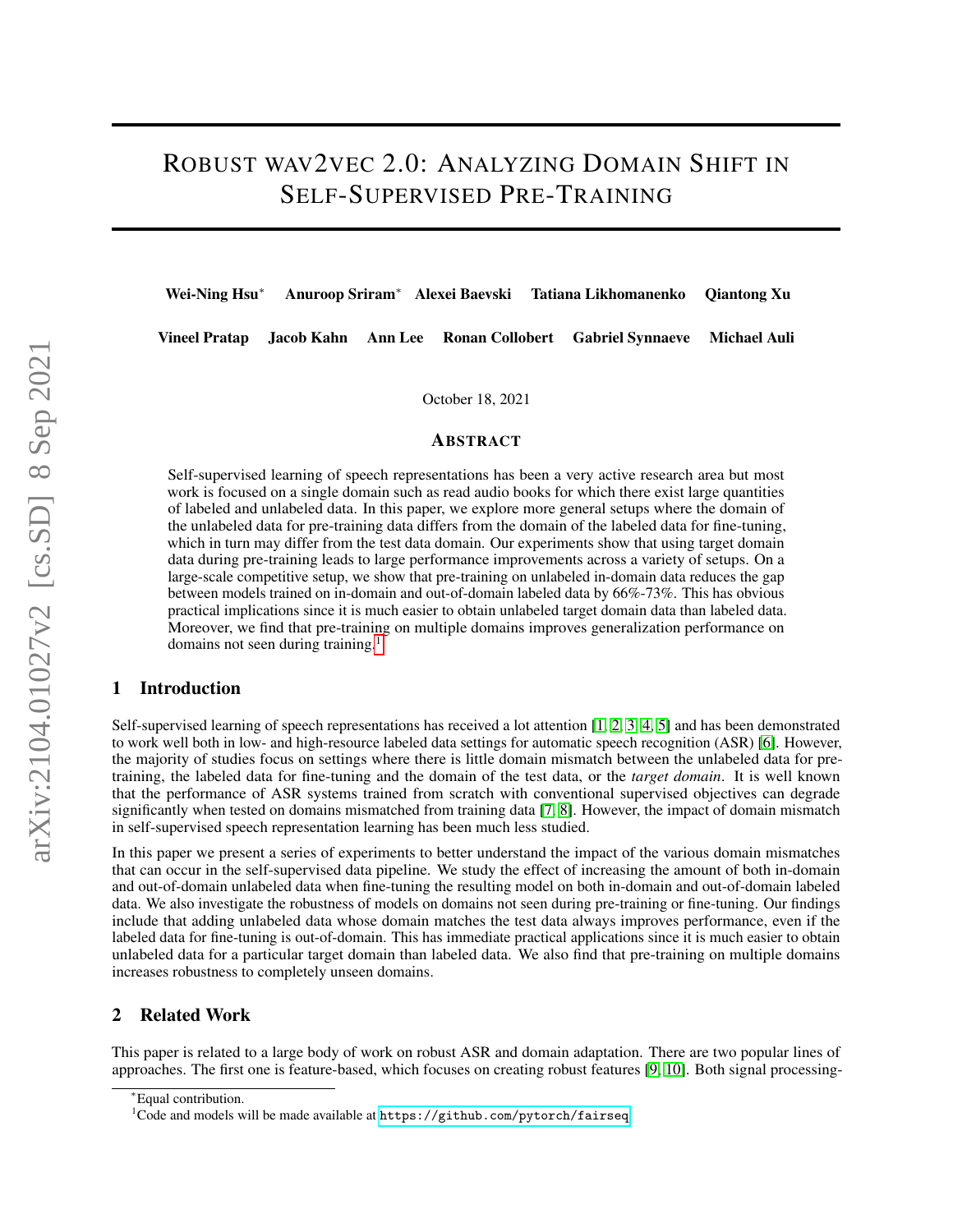based [\[11\]](#page-7-10) and learned [\[12\]](#page-7-11) features have been explored. The other line is model-based, which exposes a model to diverse data while minimally pre-processing speech input in order to exploit the model capacity. This includes data augmentation [\[13,](#page-7-12) [14\]](#page-7-13), self-training on target domain [\[15\]](#page-7-14), domain adversarial training [\[16\]](#page-7-15), and joint training [\[8\]](#page-7-7). The self-supervised approach explored in this paper can be categorized as model-based; however, unlike the aforementioned model-based methods, it does not require any labeled data during pre-training by using a self-supervised objective.

The most related work to this paper is [\[17\]](#page-7-16), which investigated domain-shift for self-supervised learning, but did not dissect the domains of data used during pre-training. We extend this work by also examining the effect of pre-training data domain. Furthermore, the pre-trained feature extractor in [\[17\]](#page-7-16) is fixed during supervised fine-tuning, making it more similar to feature-based approaches. Other related work includes pre-training on multiple languages and investigating how representations transfer between languages [\[18,](#page-7-17) [19\]](#page-7-18).

# 3 Experimental Setup

We experiment with wav2vec 2.0 [\[6,](#page-7-5) [19\]](#page-7-18) which consists of a convolutional feature encoder  $f : \mathcal{X} \mapsto \mathcal{Z}$  to map raw audio x to latent speech representations  $z_1, \ldots, z_T$  input to a Transformer  $g : \mathcal{Z} \mapsto \mathcal{C}$  to output context representations  $c_1, \ldots, c_T$  [\[20,](#page-7-19) [21\]](#page-7-20). Each  $z_t$  represents about 25ms of audio strided by 20ms and the Transformer architecture follows BERT [\[22,](#page-7-21) [23\]](#page-7-22). During training, latent representations are discretized to  $q_1, \ldots, q_T$  with a quantization module  $\mathcal{Z} \mapsto \mathcal{Q}$ to represent the targets in the objective. The quantization module uses a Gumbel softmax to choose entries from  $G = 2$ codebooks with  $V = 320$  entries each and the chosen entries are concatenated to obtain q [\[24,](#page-7-23) [25,](#page-8-0) [20\]](#page-7-19). The model is trained to identify the true quantized latent  $q_t$  using  $c_t$  for each masked time-step within a set of  $K = 100$  distractors  $Q_t$  sampled from other masked time steps.

Table [1](#page-1-0) summarizes the setups explored in each subsequent section. Let in-domain and out-of-domain (OOD) be defined relative to the test data. We first study in Section [4.1](#page-2-0) whether adding in-domain data for pre-training is beneficial when OOD data is used for fine-tuning. In Section [4.2,](#page-3-0) we study if adding data that are OOD to pre-training can improve the performance, since previous work has only verified the effectiveness of increasing in-domain pre-training data [\[6\]](#page-7-5). In Section [4.3,](#page-3-1) robustness of a model is evaluated through testing on domains that are not seen during pre-training or fine-tuning. All of the experiments mentioned above are fine-tuned on labeled data of 10 hours for low-resource setups. In Section [4.4,](#page-4-0) a 100-hour labeled set is used for fine-tuning to validate if the conclusions from earlier sections still hold with more labeled data.

Careful ablation studies are conducted in the following two sections. Section [4.5](#page-4-1) keeps the total amount of data used in pre-training constant and varies the domain similarity by mixing OOD and in-domain data with different ratios. Section [4.6](#page-4-2) dives deeper into the question raised in Section [4.1](#page-2-0) by showing how much test performance is improved with respect to the amount of in-domain pre-training data. In the last section, we scale up the experiments by using even more data for pre-training/fine-tuning and a larger wav2vec 2.0 model to compare with previous work.

| Sec. | Pre-Train                                    | Fine-Tune      | <b>Test</b> |
|------|----------------------------------------------|----------------|-------------|
| 4.1  | B vs. $\{B, A\}$                             | B/C            | A           |
| 4.2  | B vs. $\{B, C\}$<br>A vs. $\{A, C\}$         | A/B/C<br>A/B/C | A<br>A      |
| 4.3  | A vs. $\{A, B\}$                             | A/B/C          | D/E/F       |
| 4.4  | B vs. $\{B, A\}$                             | B(t)/C(t)      | A           |
| 4.5  | $B(t_1) + A(t_2)$ , s.t. $t_1 + t_2 = const$ | A/B/C          | A           |
| 4.6  | $B + A(t)$                                   | A/B/C          | A           |
| 4.7  | bigger $\{A, B\}$ , bigger model             | A/B            | A/C         |

<span id="page-1-0"></span>Table 1: Experiment overview. Each capitalized letter denotes one domain, and " $(t)$ " is added whenever the size from that domain is of the interest for the experiments in that section.

#### 3.1 Domains and Datasets

We consider English datasets from six domains, where datasets are regarded as from same domain if they are collected with the same process. The six domains are: (1) LibriSpeech  $[26]$  (LS) and Libri-light  $[27]$  (LL), which contain about 960 and 60K hours of 16kHz crowd-sourced audiobook recordings, respectively, derived from the LibriVox project;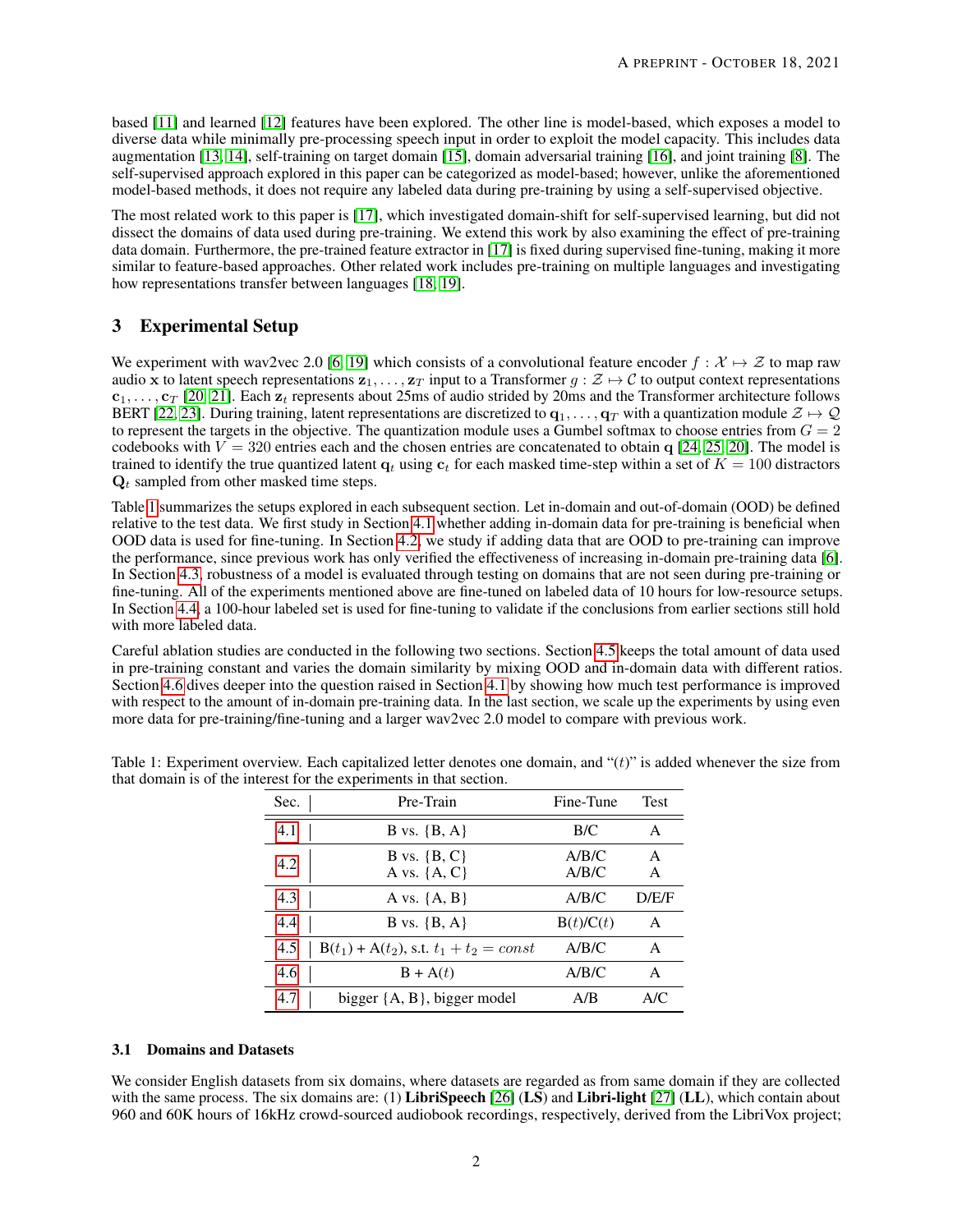(2) TED-LIUM v3 [\[28\]](#page-8-3) (TD), which contains 452 hours of TED conference audio in 16kHz; (3) Switchboard [\[29\]](#page-8-4) **(SB)** and Fisher [\[30,](#page-8-5) [31\]](#page-8-6) (collectively denoted as  $SF$ ), which consist of about 300 and 2K hours telephone conversational speech recorded in 8KHz, respectively; (4) **Common Voice** [\[32\]](#page-8-7)  $(CV)$  with almost 700 hours crowd-sourced recordings of Wikipedia sentences in 48kHz; (5) Wall Street Journal (WS) [\[33,](#page-8-8) [34\]](#page-8-9) with over 80 hours of read news text recordings, and (6) VoxPopuli (VP) [\[35\]](#page-8-10), which contains 552 hours 16kHz speech recordings sourced from European Parliament plenary sessions.

Standard train/dev/test splits are considered for these datasets. Since SB/SF do not have a standard split, we follow the setup of [\[8\]](#page-7-7) that uses RT-03S [\[36\]](#page-8-11) for validation, and Hub05 Eval2000 [\[37\]](#page-8-12) SwitchBoard (H-SB) and CallHome (H-CH) subsets for testing. The chosen datasets cover a wide variety of linguistic and acoustic domains, enabling comprehensive studies for various domain shift scenarios. We re-sample all datasets to 16kHz for consistency. Transcripts are pre-processed following [\[8\]](#page-7-7), which upper-cases letters and removes punctuation except for apostrophes, resulting in 27+1(space) symbols.

## 3.2 Pre-training

For experiments from Section [4.1](#page-2-0) to Section [4.6,](#page-4-2) we consider pre-training on various combinations of LS, TD, and SF. The three largest datasets (LL, SF, CV) are combined for the scaling experiments in the last section. The wav2vec 2.0 BASE architecture [\[20\]](#page-7-19) is used for all but the last section, which uses the LARGE model. BASE/LARGE contain 12/24 transformer blocks, each of which with 768/1024 input and output dimensions, 3,072/4,096 inner (FFN) dimension and 12/16 attention heads. For BASE, 10% dropout is applied to the quantize/Transformer input, and output after attention, activation, and FFN layer within each transformer block. Additionally, LayerDrop [\[38\]](#page-8-13) is applied with  $p = 5\%$ . LayerNorm [\[39\]](#page-8-14) is used at each convolution layer in the feature encoder for both BASE and LARGE models.

The same pre-training hyperparameters are used for all BASE models following [\[6\]](#page-7-5) regardless what combinations of datasets they are trained on, except for the number of updates. Models are trained for 400K steps for the ablation studies in Section [4.5](#page-4-1) and [4.6](#page-4-2) for efficiency, and 800k steps elsewhere. In our preliminary studies, we found that the improvement is marginal beyond 800k.

## 3.3 Fine-tuning

We consider 10 hour subsets from LS, SF, and TD for supervised fine-tuning as the low-resource setup in most sections, 100 hour subset of TD as the mid-resource in Section [4.4,](#page-4-0) and full LS and SB in Section [4.7](#page-5-0) for the high-resource setup. LS-10h is taken from the official Libri-light split, and other subsets are sampled from the corresponding training set with genders balanced.

Pre-trained models are fine-tuned with connetionist temporal classification [\[40\]](#page-8-15). The same fine-tuning hyperparameters are used for all pre-trained models when fine-tuned on the same labeled set. These parameters are tuned using the in-domain pre-training and fine-tuning setup. For example, TD-10h parameters are selected based on the TD-dev greedy decoding word error rate (WER) of a TD pre-trained model fine-tuned on TD-10h.

## 3.4 Language model and decoding

We decode each fine-tuned model using the word-level  $n$ -gram language model (LM) from the target domain built with KenLM [\[41\]](#page-8-16) and report its WER. Wav2letter++ [\[42\]](#page-8-17) beam search decoder are used with a beam size 50, beam threshold 100, and Bayesian optimization<sup>[2](#page-2-1)</sup> is used to find decoding hyper-parameters over 100 trials: LM weight ([0, 8]), word score  $([-5, 5])$ , and silence score  $([-5, 5])$ . We use the LMs provided in [\[8\]](#page-7-7) for LS, SB, TD, CV, WS, and that from [\[35\]](#page-8-10) for VP.

## 4 Results

## <span id="page-2-0"></span>4.1 Does adding in-domain pre-training data help?

Often times, it is much easier to obtain unlabeled speech for a particular domain than labeled data which requires annotation. Motivated by this, we examine the benefit of adding unlabeled in-domain data to pre-training. To answer this question, we consider the following setup: We pre-train models on all 7 possible combinations of LS, TD, SB, and fine-tune each of them on the ten hour subsets of the labeled version of each corpus, LS-10h, TD-10h, SB-10h,

<span id="page-2-1"></span> $^{2}$ <https://github.com/facebook/Ax>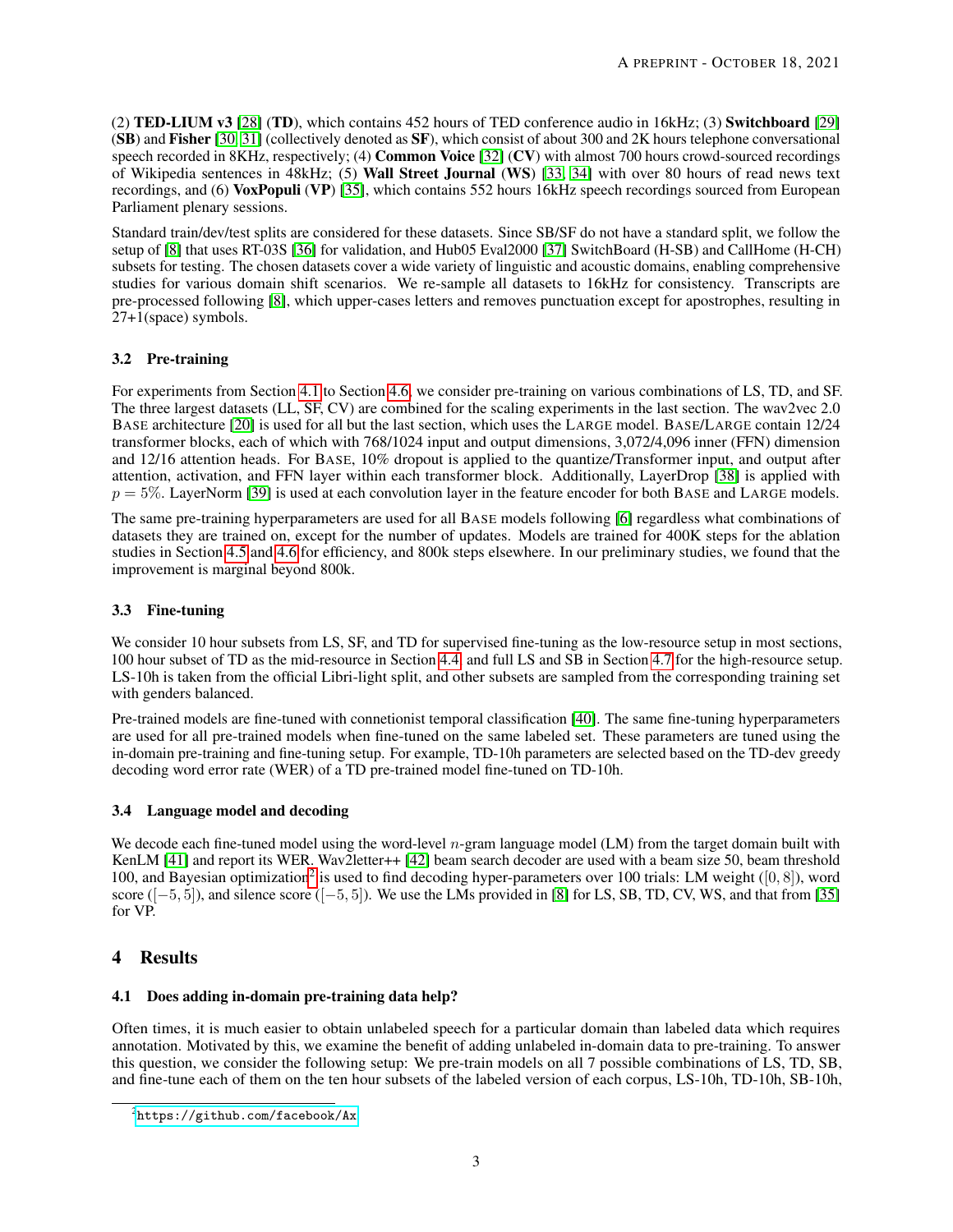respectively. WERs on the validation sets of these three domains are presented in Table [2.](#page-3-2) Unshaded columns are setups where the fine-tuning data are out-of-domain, and red numbers denotes models pre-trained with in-domain data.

For this section, we compare each black number with the red number on its right, where the red number is pre-trained additionally with the in-domain data. Both results are based on fine-tuning and testing on the same data. The benefit of adding in-domain data is clearly shown as all the red numbers are lower than the black numbers in Table [2.](#page-3-2)

|           |              |        | TED-LIUM (TD) dev WER                     |        |              |        |  |
|-----------|--------------|--------|-------------------------------------------|--------|--------------|--------|--|
| X         | FT on TD-10h |        | FT on LS-10h                              |        | FT on SB-10h |        |  |
|           | $PT$ on $X$  | $X+TD$ | $PT$ on $X$                               | $X+TD$ | PT on X      | $X+TD$ |  |
| None      | diverge      | 9.93   | diverge                                   | 10.99  | diverge      | 11.32  |  |
| <b>SF</b> | 12.12        | 9.60   | 14.82                                     | 11.08  | 99.63        | 11.04  |  |
| LS        | 9.81         | 8.59   | 12.92                                     | 8.91   | 13.08        | 10.39  |  |
| SF+LS     | 9.13         | 8.91   | 10.61                                     | 9.67   | 12.25        | 10.75  |  |
|           |              |        | LibriSpeech (LS) dev-other WER            |        |              |        |  |
| X         | FT on TD-10h |        | FT on LS-10h                              |        | FT on SB-10h |        |  |
|           | $PT$ on $X$  | $X+LS$ | $PT$ on $X$                               | $X+LS$ | PT on X      | $X+LS$ |  |
|           |              |        |                                           |        |              |        |  |
| None      | diverge      | 14.60  | diverge                                   | 10.53  | diverge      | 17.92  |  |
| <b>SF</b> | 28.91        | 14.30  | 20.36                                     | 10.44  | 94.38        | 15.53  |  |
| TD        | 23.44        | 12.81  | 15.36                                     | 9.71   | 27.50        | 15.46  |  |
| SF+TD     | 20.50        | 13.58  | 14.42                                     | 10.39  | 21.99        | 13.89  |  |
|           |              |        |                                           |        |              |        |  |
| X         | FT on TD-10h |        | Switchboard (SB) RT03 WER<br>FT on LS-10h |        | FT on SB-10h |        |  |
|           |              |        |                                           |        |              |        |  |
|           | $PT$ on $X$  | $X+SF$ | $PT$ on $X$                               | $X+SF$ | $PT$ on $X$  | $X+SF$ |  |
| None      | diverge      | 18.90  | diverge                                   | 19.30  | diverge      | 10.80  |  |
| <b>TD</b> | 35.70        | 16.20  | 34.60                                     | 17.40  | 18.70        | 11.00  |  |
| LS        | 33.60        | 17.80  | 36.50                                     | 16.10  | 18.20        | 11.00  |  |
| TD+LS     | 29.70        | 17.40  | 28.90                                     | 16.90  | 15.60        | 10.80  |  |

<span id="page-3-2"></span>Table 2: Validation WER on TD, LS, and SB of models pre-trained (PT) on various subsets of {TD, LS, SB}, and fine-tuned (FT) on TD-10h, LS-10h, or SB-10h.

#### <span id="page-3-0"></span>4.2 Does adding pre-training data help if out-of-domain?

Here we still pay attention to Table [2](#page-3-2) but compare numbers vertically. We split the question to be answered into two scenarios: (1) the original pre-training data does not contain in-domain data, and (2) otherwise. For the former, we compare black numbers in the second and the third row (pre-trained on one OOD dataset) with those in the last row (on two OOD ones). The black numbers in the last row are consistently better than those above, confirming the benefit of adding OOD data in this case.

For the other scenario, we compare red numbers within each column, where we found the hypothesis holds most of the time when increasing pre-training data from one domain (row 1) to two domains (row 2 and 3), with the only exception being the SB RT03 WERs when fine-tuned on SB-10h. However, when further increasing from two to three domains (row 4), the results are mixed, where about half of the cases improve.

#### <span id="page-3-1"></span>4.3 Does pre-training on diverse data improve robustness?

We test the 21 fine-tuned models (7 pre-training dataset combinations  $\times$  3 fine-tuning datasets) from earlier sections on three domains not seen during pre-training or fine-tuning: Wall Street Journal (WS), Common Voice (CV), and VoxPopuli (VP), and report the results in Table [3.](#page-4-3) In general, by comparing numbers within each column, one can observe that a model pre-trained on more domains tends to perform better than those pre-trained on fewer. To derive a summary statistic, we report the average WER over the six domains (LS, SB, TD, CV, WS, VP) for each fine-tuned model in the last three columns of Table [3.](#page-4-3) It shows that pre-training on three domains achieves better performance than on two domains, which in turn is better than on one domain, regardless of what labeled data they are fine-tuned on.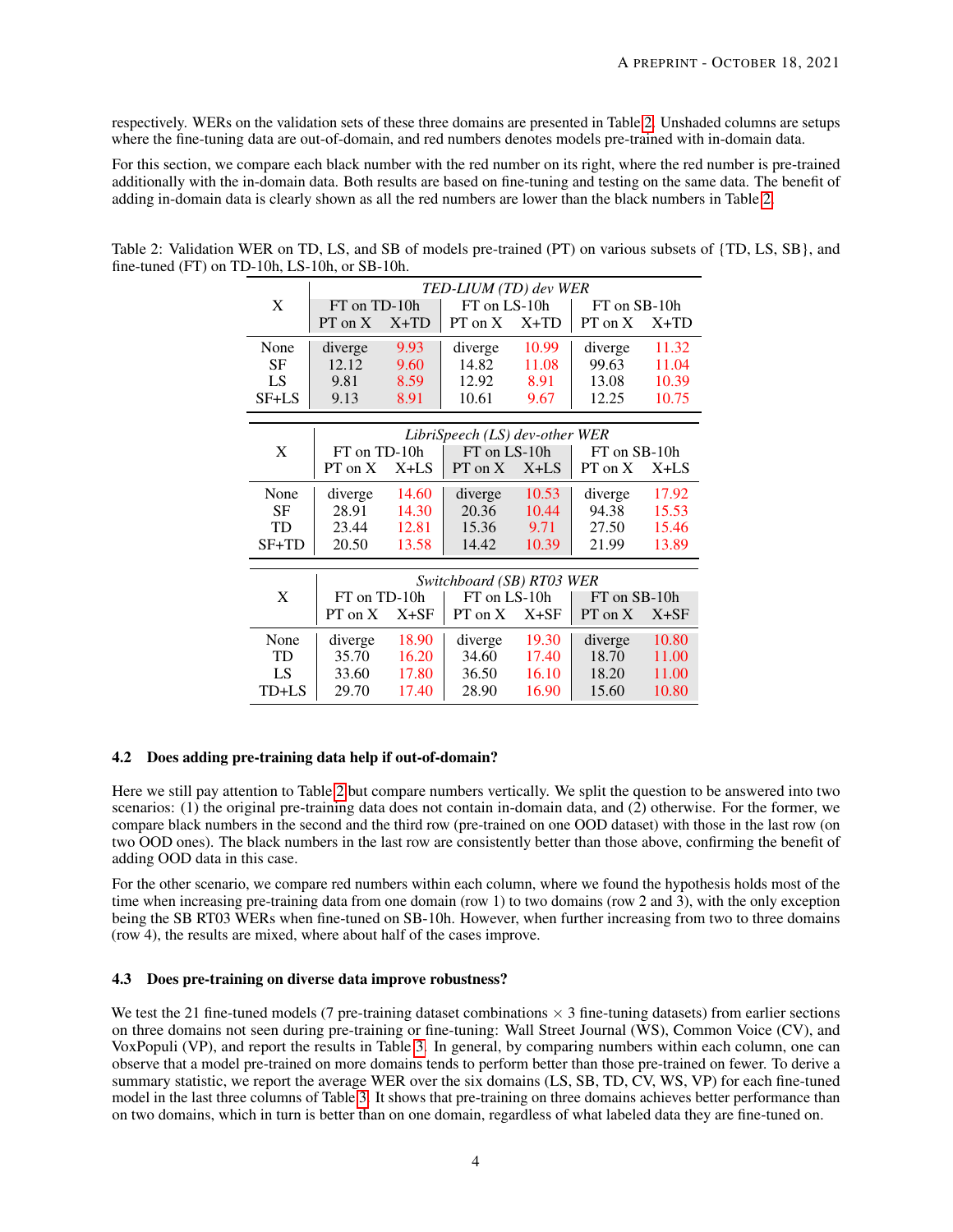| PT on X    | WS-dev WER |          | CV-dev WER |          | VP-dev WER |          |          | Avg WER (over 6 devs) |          |          |          |          |
|------------|------------|----------|------------|----------|------------|----------|----------|-----------------------|----------|----------|----------|----------|
|            | $TD-10h$   | $LS-10h$ | $SB-10h$   | $TD-10h$ | $LS-10h$   | $SB-10h$ | $TD-10h$ | $LS-10h$              | $SB-10h$ | $TD-10h$ | $LS-10h$ | $SB-10h$ |
| TD         | 11.32      | 9.87     | 11.10      | 36.93    | 34.53      | 46.04    | 18.59    | 16.67                 | 22.41    | 22.65    | 20.34    | 22.85    |
| LS         | 9.62       | 9.18     | 10.10      | 31.80    | 31.49      | 43.63    | 20.47    | 18.50                 | 27.64    | 19.98    | 19.85    | 21.76    |
| SF         | 14.65      | 12.79    | 99.25      | 44.14    | 43.08      | 94.53    | 22.88    | 24.73                 | 99.97    | 23.60    | 22.51    | 83.09    |
| TD+LS      | 9.08       | 8.00     | 8.95       | 28.54    | 27.34      | 37.59    | 14.77    | 14.43                 | 17.77    | 17.25    | 16.21    | 17.63    |
| $TD + SF$  | 10.64      | 9.83     | 10.01      | 32.98    | 32.02      | 36.09    | 16.19    | 16.69                 | 17.25    | 17.69    | 16.90    | 17.90    |
| $LS+SF$    | 9.76       | 8.72     | 9.32       | 28.67    | 28.29      | 34.12    | 15.49    | 16.18                 | 19.60    | 15.86    | 15.06    | 16.97    |
| $TD+LS+SF$ | 9.13       | 8.44     | 8.94       | 28.44    | 27.13      | 30.92    | 15.03    | 15.44                 | 16.91    | 15.42    | 14.66    | 15.37    |

<span id="page-4-3"></span>Table 3: Validation WER on domains unseen during pre-training or fine-tuning: WS, CV, and VP. {TD, LS, SB}-10h denote the labeled data used for fine-tuning for the corresponding column. We also report the average WER over the dev sets of WS, CV, VP, TD, LS, SB.

#### <span id="page-4-0"></span>4.4 Is it still effective and robust with more labeled data?

<span id="page-4-4"></span>We fine-tune four models on a larger TD-100h labeled set and test on LS dev-other to verify if the conclusions from Section [4.1](#page-2-0) and [4.2](#page-3-0) hold when more labeled data are available. Results in Table [4](#page-4-4) confirm that both adding in-domain pre-training data (black vs. red) and adding out-of-domain data (row 1 vs row 2 vs row 3) are still effective.

|         | LibriSpeech (LS) dev-other WER |       |                        |       |  |  |  |  |
|---------|--------------------------------|-------|------------------------|-------|--|--|--|--|
| X       | FT on TD-100h                  |       | FT on TD-10h           |       |  |  |  |  |
|         | PT on $X$ $X+LS$               |       | $\vert$ PT on X $X+LS$ |       |  |  |  |  |
| SF      | 19.45                          | 10.98 | 28.91                  | 14.30 |  |  |  |  |
| TD      | 18.35                          | 9.84  | 23.44                  | 12.81 |  |  |  |  |
| $SF+TD$ | 15.30                          | 10.57 | 20.50                  | 13.58 |  |  |  |  |

Table 4: Effect of more labeled data (LS dev-other WER).

## <span id="page-4-1"></span>4.5 Effect of pre-training data similarity to target domain

Section [4.1](#page-2-0) shows that adding in-domain unlabeled data helps (red vs. black), but the improvement may be not just be due to domain similarity but it may also be due to simply increasing pre-training data size. To better understand the effect of domain similarity alone, we fix the amount of pre-training data to 450 hours and vary the ratio of TD/LS data to control domain similarity with respect to the test data, LS dev-other.

Table [5](#page-4-5) shows performance improvements when increasing the amount of in-domain unlabeled data up to 50% of all pre-training data. If there is perfect domain match for the unlabeled data, labeled data and the target domain, then more unlabeled data leads consistently to better performance (grey shaded results). However, if the labeled data domain differs, then performance saturates at either 50% of in-domain unlabeled data for fine-tuning with TD-10h and 75% with SB-10h. The effect for this is particularly strong for TD-10h and we believe that it is beneficial to have some of the unlabeled data match the domain of the labeled data for fine-tuning in order for fine-tuning to be most beneficial.

<span id="page-4-5"></span>Table 5: Controlling for the amount of pre-training data. We show Librispeech dev-other validation WER with exactly 450h of pre-training data.

|                    | Pre-train Size | LS dev-other WER, FT on |          |          |  |  |  |
|--------------------|----------------|-------------------------|----------|----------|--|--|--|
| TD                 | LS             | $TD-10h$                | $LS-10h$ | $SB-10h$ |  |  |  |
| 450.0h             | None           | 23.06                   | 16.08    | 28.72    |  |  |  |
| 337.5h             | 112.5h         | 15.97                   | 12.61    | 20.83    |  |  |  |
| 225.0 <sub>h</sub> | 225.0h         | 14.46                   | 11.52    | 18.27    |  |  |  |
| 112.5h             | 337.5h         | 14.15                   | 11.00    | 18.83    |  |  |  |
| None               | 450.0h         | 15.74                   | 10.75    | 18.86    |  |  |  |

#### <span id="page-4-2"></span>4.6 Effect of in-domain pre-training data size

In this section, we study the relation between the amount of in-domain data used during pre-training and performance. Two strategies are considered: (1) *joint training*, which pre-trains on TD + LS of size T for 400k steps, and (2) *continual*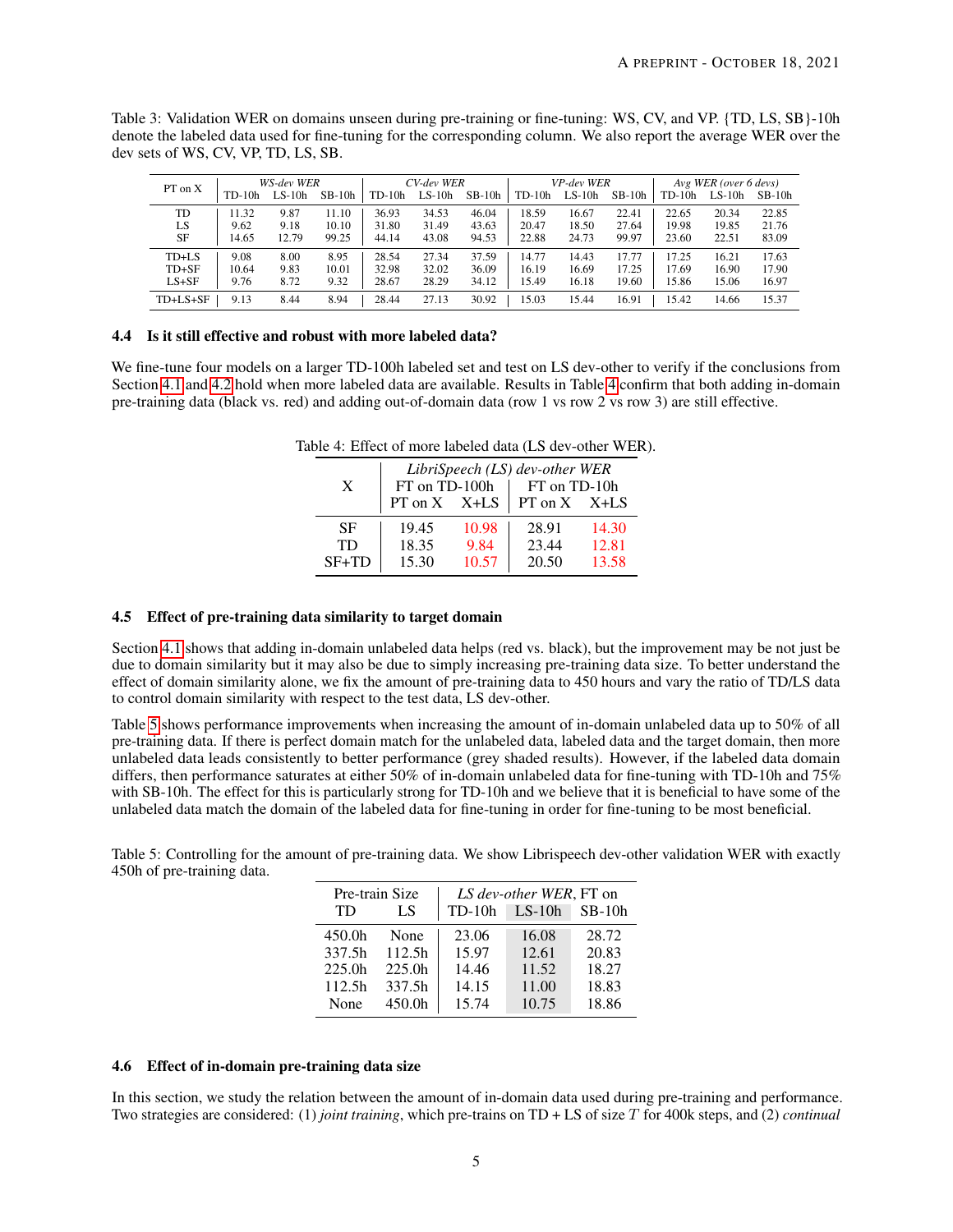*training*, which first pre-trains on TD for 400k steps, and then pre-trains only on unlabeled LS of size T for the numbers of steps specified in [Table 6.](#page-5-1) In practice, it is convenient to pre-train a model on a large dataset, and then adapt it to a new domain of interest by running additional pre-training steps on that domain.

Result in [Table 6](#page-5-1) show that adding more in-domain unlabeled data continually improves performance for both joint training and continual training, and both strategies achieve similar performance. Compared to [Table 5,](#page-4-5) using all in-domain unlabeled data still performs well when fine-tuned on TD-10h, because pre-training always includes all TD data which matches the domain of labeled data for fine-tuning.

<span id="page-5-1"></span>Table 6: Effect of in-domain pre-training size in terms of LibriSpeech dev-other WER. Joint models were pre-trained on TD + LS of size T for 400k steps. Continual models were first pre-trained only on TD, and then pre-trained only on unlabeled LS of size T. Numbers of continual pre-traing steps are included.

| Pre-train Size |                 | Num. of                  | LS dev-other WER |                       |       |                       |  |  |
|----------------|-----------------|--------------------------|------------------|-----------------------|-------|-----------------------|--|--|
| TD             | LS              | Cont. PT Steps<br>on LS  | Joint            | FT on TD-10h<br>Cont. | Joint | FT on SB-10h<br>Cont. |  |  |
|                | None            | $\overline{\phantom{a}}$ |                  | 23.06                 |       | 28.72                 |  |  |
|                | 10 <sub>m</sub> | 10k                      | 22.93            | 22.75                 | 29.24 | 29.35                 |  |  |
| 450h           | 1h              | 25k                      | 22.09            | 22.25                 | 28.89 | 28.77                 |  |  |
|                | 10 <sub>h</sub> | 50k                      | 21.83            | 21.77                 | 26.78 | 27.59                 |  |  |
|                | 100h            | 100k                     | 18.80            | 18.82                 | 23.55 | 24.18                 |  |  |
|                | 960h            | 400k                     | 13.19            | 13.91                 | 16.75 | 17.03                 |  |  |

<span id="page-5-2"></span>Table 7: Validation and test WER of LARGE models pre-trained on LL+SF+CV and fine-tuned on subsets of LS and SB. For comparison, n-gram decoding results from [\[8\]](#page-7-7) are included (note test sets are donwsampled to 8kHz in [\[8\]](#page-7-7)). SOTA results with supervised training on in-domain datasets are reported in the bottom rows (these models are not tested on OOD data).

| PT<br><b>FT</b> |                        |       |                                                  | LibriSpeech |        | Switchboard      |        |        | Common Voice |       | <b>TED-LIUM</b> |      |
|-----------------|------------------------|-------|--------------------------------------------------|-------------|--------|------------------|--------|--------|--------------|-------|-----------------|------|
|                 |                        | dev-c | $dev-o$                                          | test-c      | test-o | RT <sub>03</sub> | $H-SB$ | $H-CH$ | valid        | test  | valid           | test |
|                 | $LS-10h$               | 2.78  | 5.78                                             | 3.17        | 6.26   | 17.1             | 13.1   | 19.2   | 17.30        | 21.06 | 7.11            | 7.65 |
| $LL+SF+CV$      | LS                     | 1.77  | 3.84                                             | 2.08        | 4.15   | 13.0             | 9.8    | 14.6   | 12.36        | 15.27 | 5.06            | 5.38 |
|                 | $SB-10h$               | 3.83  | 7.76                                             | 4.12        | 7.96   | 9.8              | 6.3    | 13.3   | 20.32        | 24.69 | 7.01            | 6.82 |
|                 | <b>SB</b>              | 3.03  | 6.74                                             | 3.30        | 7.08   | 7.7              | 4.9    | 9.9    | 18.02        | 22.48 | 5.62            | 5.18 |
|                 | LS                     | 2.0   | 5.3                                              | 2.5         | 5.6    | 27.5             | 19.3   | 26.4   | 18.8         | 22.5  | 7.8             | 9.4  |
| None $[8]$      | <b>SF</b>              | 7.1   | 19.1                                             | 7.9         | 20.4   | 10.4             | 6.5    | 10.3   | 31.7         | 36.0  | 8.5             | 8.8  |
|                 | Joint (LS+SF+CV+TD+WS) | 2.0   | 5.2                                              | 2.5         | 5.6    | 9.8              | 5.9    | 9.5    | 10.5         | 12.6  | 5.4             | 5.7  |
|                 |                        |       | State-of-the-art Single-Domain Supervised Models |             |        |                  |        |        |              |       |                 |      |
| None $[43]$     | LS                     |       |                                                  | 1.9         | 3.9    |                  |        | ۰      |              |       |                 |      |
| None $[44]$     | <b>SB</b>              |       |                                                  |             | ۰.     | 11.4             | 6.3    | 13.3   |              |       |                 |      |
| None $[8]$      | <b>CV</b>              |       |                                                  |             |        |                  | -      | ٠      | 10.7         | 13.6  |                 |      |
| None $[45]$     | TD                     |       |                                                  |             |        |                  |        | -      |              | ۰     | 5.1             | 5.6  |

#### <span id="page-5-0"></span>4.7 Larger model, more pre-training and fine-tuning data

Finally, we pre-train a single large wav2vec 2.0 model with 300M parameters [\[6\]](#page-7-5) on three domains (LL, SF and CV) for 800K steps and fine-tune it on 10 hours as well as all data of the LS and SB datasets. We evaluate each model on the validation and test splits for LS, SB, CV and TD, showing in-domain and OOD performance. We compare our model to supervised models trained on single or multiple domains reported in [\[8\]](#page-7-7) (Table [7\)](#page-5-2).

On in-domain data (LS/SB), our model achieves superior performance to all single- and multi-domain models in [\[8\]](#page-7-7) except on the CallHome (H-CH) set. Pre-training on multiple domains is particularly effective when testing on domains different from fine-tuning: when fine-tuned on LS, WER is reduced by a relative 35% to 50% on SB, CV, TD compared to the single-dataset baseline trained on full LS in [\[8\]](#page-7-7). Moreover, we even achieve better OOD performance compared to that baseline when fine-tuning on just 10 hours of LS data (LS-10h). The same trend holds when comparing fine-tuning on SB-10h and for the baseline in [\[8\]](#page-7-7) trained on all of SF (200x more labeled data). Our model is not pre-trained or fine-tuned on any TD data, and when fine-tuning it with LS, it achieves better performance on TD than the supervised SOTA trained on TD [\[45\]](#page-8-20) as well as the joint RASR model trained on five labeled datasets including TD [\[8\]](#page-7-7).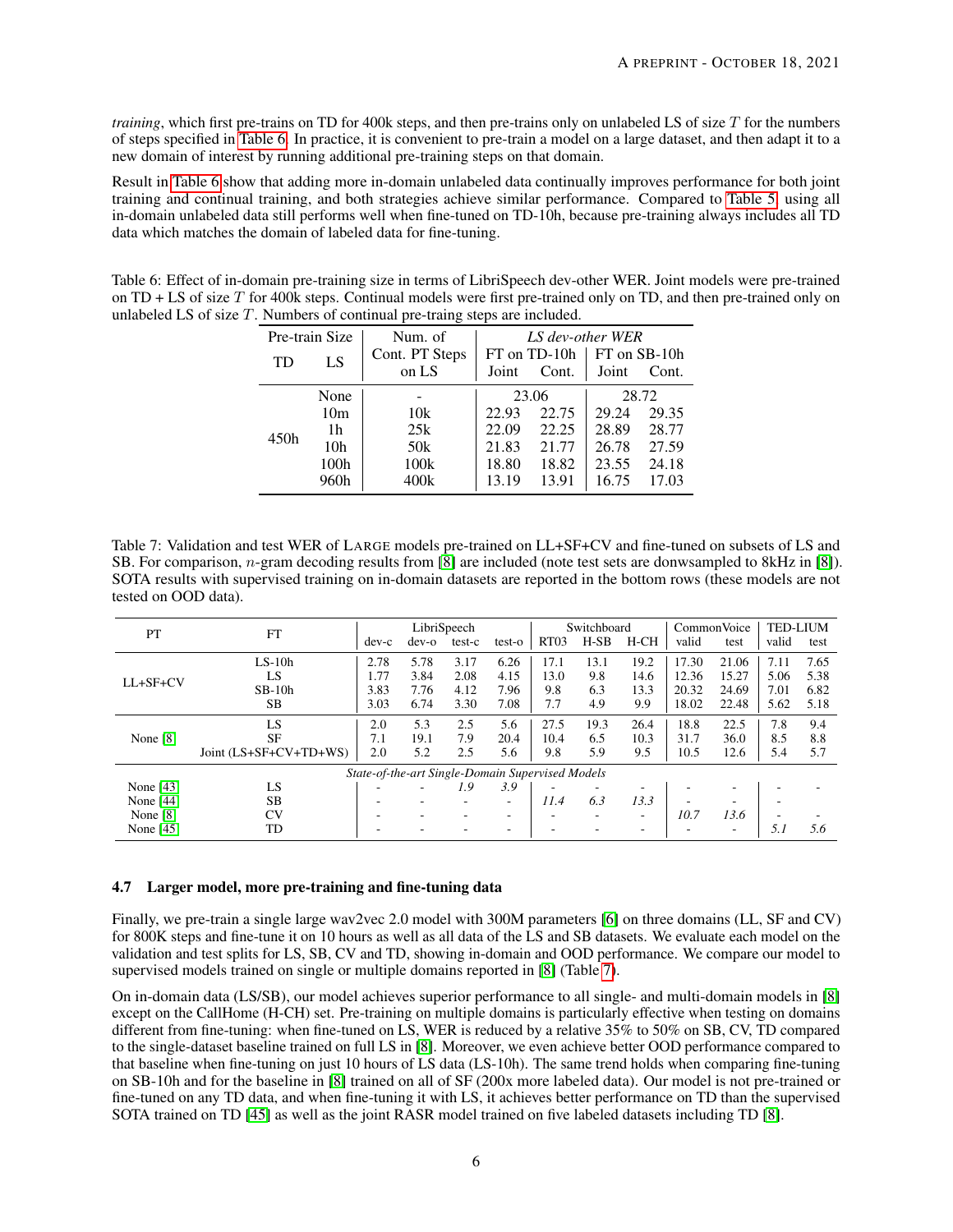#### 4.8 Effectiveness of pre-training

In the supervised learning paradigm, practitioners who would like to build a system for a new domain, can either train on existing OOD labeled data or build a corpus of labeled data in the new domain. With pre-training, we have a third option: collect unlabeled data in the new domain and fine-tune on existing labeled OOD data. This has the clear advantage of unlabeled in-domain being often much easier to obtain than transcribed in-domain data.

To get a better sense of how effective this third choice is, we re-examine our earlier experiments [\(Table 2\)](#page-3-2). We measure the performance gap between the ideal setting where we have access to the labels of the in-domain data (Topline; PT-on-all, FT-on-InD) and a setting where we have only access to labeled out-of-domain data (Baseline; (PT,FT)-on-OOD). [Table 8](#page-6-0) shows how much of this gap is closed by the third option which in this case is pre-training on a variety of domains, including in-domain unlabeled data, while fine-tuning on labeled OOD data (Proposed; PT-on-all, FT-on-OOD). Pre-training on in-domain data closes at least 73% of the gap across a variety of settings.

We repeat the same analysis for the much larger and more competitive systems presented in [§ 4.7.](#page-5-0) Performance is measured on the evaluation sets of Switchboard (RT03/H-SB/H-CH). As baseline, we consider the competitive supervised model of [\[8\]](#page-7-7) trained on labeled LS only (Baseline; No PT, FT-on-OOD). [Table 9](#page-6-1) shows that pre-training on unlabeled in-domain data and fine-tuning on OOD closes between 66%-73% of the performance gap between the Topline and the Baseline performance. This bodes very well for practitioners who would like to build a model for a new domain since it is generally much easier to obtain unlabeled data for a new domain compared to transcribed data.

<span id="page-6-0"></span>Table 8: Word error rate reduction (WERR) derived from Table [2](#page-3-2) to assess the effectiveness of pre-training on in-domain unlabeled data and fine-tuning on OOD labeled data (Proposed): we measure how much of the performance gap Proposed closes with respect settings where only OOD data is available (Baseline) and the ideal setting where the labels for the in-domain data is available (Topline). WERR is defined as (proposed − baseline)/(topline − baseline).

| Test On      | InD      | Fine-tune data<br><b>OOD</b> | Topline<br>PT-on-all, FT-on-InD | Proposed<br>PT-on-all, FT-on-OOD | <b>Baseline</b><br>$(PT.FT)-on-OOD$ | WERR           |
|--------------|----------|------------------------------|---------------------------------|----------------------------------|-------------------------------------|----------------|
| TD dev       | $TD-10h$ | $LS-10h$<br>$SB-10h$         | 8.91                            | 9.67<br>10.75                    | 12.92<br>99.63                      | 81.1%<br>98.0% |
| LS dev-other | $LS-10h$ | $TD-10h$<br>$SB-10h$         | 10.39                           | 13.58<br>13.89                   | 23.44<br>94.38                      | 75.6%<br>95.8% |
| SB RT03      | $SB-10h$ | TD-10h<br>$LS-10h$           | 10.80                           | 17.40<br>16.90                   | 35.70<br>36.50                      | 73.5%<br>76.3% |

<span id="page-6-1"></span>Table 9: Word error rate reduction (WERR) derived from Table [7](#page-5-2) for the high-resource setup and large models. WERR is defined as  $(proposed - baseline)/(topline - baseline)$  (cf. [Table 8\)](#page-6-0).

| Test On | InD | Fine-tune data<br>00D | Topline<br>PT-on-all, FT-on-InD | Proposed<br>PT-on-all, FT-on-OOD | <b>Baseline</b><br>No PT, FT-on-OOD $[8]$ | <b>WERR</b> |
|---------|-----|-----------------------|---------------------------------|----------------------------------|-------------------------------------------|-------------|
| SB RT03 | SВ  |                       |                                 | 13.0                             | 27.5                                      | 73.2%       |
| SB H-SB | SВ  |                       | 4.9                             | 9.8                              | 19.3                                      | 66.0%       |
| SB H-CH | SВ  | LS.                   | 9.9                             | 14.6                             | 26.4                                      | 71.5%       |

## 5 Conclusion

We present the first controlled study to better understand domain-shift in self-supervised learning for ASR. Results show that adding unlabeled in-domain data improves performance, even when the fine-tuning data does not match the test domain. With no access to in-domain labeled data, pre-training on unlabeled in-domain data closes 66-73% of the performance gap between the ideal setting of in-domain labeled data and a competitive supervised out-of-domain model. Moreover, self-supervised representations trained on a variety of domains are robust and lead to better generalization performance on domains completely unseen during pre-training and fine-tuning. Retaining some unlabeled data from the same domain as the fine-tuning data is beneficial though.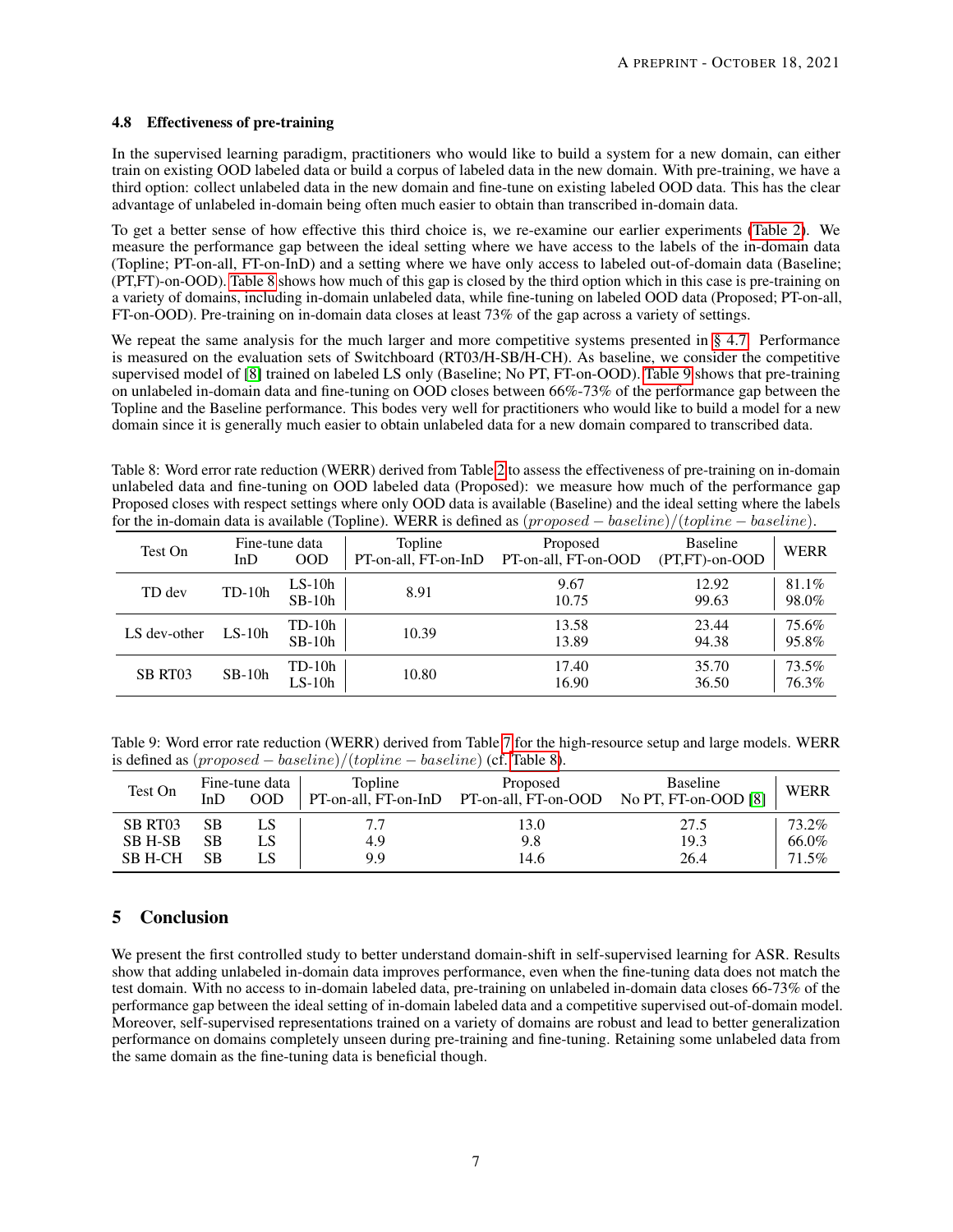## References

- <span id="page-7-0"></span>[1] A. v. d. Oord, Y. Li, and O. Vinyals. Representation learning with contrastive predictive coding. *arXiv*, abs/1807.03748, 2018.
- <span id="page-7-1"></span>[2] S. Schneider, A. Baevski, R. Collobert, and M. Auli. wav2vec: Unsupervised pre-training for speech recognition. In *Proc. Interspeech*, 2019.
- <span id="page-7-2"></span>[3] David Harwath, Wei-Ning Hsu, and James Glass. Learning hierarchical discrete linguistic units from visuallygrounded speech. In *Proc. ICLR*, 2020.
- <span id="page-7-3"></span>[4] Y.-A. Chung, W.-N. Hsu, H. Tang, and J. R. Glass. An unsupervised autoregressive model for speech representation learning. *arXiv*, abs/1904.03240, 2019.
- <span id="page-7-4"></span>[5] Santiago Pascual, Mirco Ravanelli, Joan Serrà, Antonio Bonafonte, and Yoshua Bengio. Learning problemagnostic speech representations from multiple self-supervised tasks. *arXiv*, 2019.
- <span id="page-7-5"></span>[6] A. Baevski, H. Zhou, A. Mohamed, and M. Auli. wav2vec 2.0: A framework for self-supervised learning of speech representations. In *Proc. NeurIPS*, 2020.
- <span id="page-7-6"></span>[7] Michael L Seltzer, Dong Yu, and Yongqiang Wang. An investigation of deep neural networks for noise robust speech recognition. In *Proc. ICASSP*, 2013.
- <span id="page-7-7"></span>[8] Tatiana Likhomanenko, Qiantong Xu, Vineel Pratap, Paden Tomasello, Jacob Kahn, Gilad Avidov, Ronan Collobert, and Gabriel Synnaeve. Rethinking evaluation in asr: Are our models robust enough? *arXiv*, 2020.
- <span id="page-7-8"></span>[9] Richard M Stern, Nelson Morgan, T Virtanen, B Raj, and R Singh. Features based on auditory physiology and perception. *Techniques for Noise Robustness in Automatic Speech Recognition*, 193227, 2012.
- <span id="page-7-9"></span>[10] Wei-Ning Hsu and James Glass. Extracting domain invariant features by unsupervised learning for robust automatic speech recognition. In *Proc. ICASSP*, 2018.
- <span id="page-7-10"></span>[11] Brian ED Kingsbury, Nelson Morgan, and Steven Greenberg. Robust speech recognition using the modulation spectrogram. *Speech communication*, 25(1-3):117–132, 1998.
- <span id="page-7-11"></span>[12] Wei-Ning Hsu, Yu Zhang, and James Glass. Unsupervised learning of disentangled and interpretable representations from sequential data. *arXiv preprint arXiv:1709.07902*, 2017.
- <span id="page-7-12"></span>[13] Chanwoo Kim, Ananya Misra, Kean Chin, Thad Hughes, Arun Narayanan, Tara Sainath, and Michiel Bacchiani. Generation of large-scale simulated utterances in virtual rooms to train deep-neural networks for far-field speech recognition in google home. 2017.
- <span id="page-7-13"></span>[14] Hao Tang, Wei-Ning Hsu, François Grondin, and James Glass. A study of enhancement, augmentation, and autoencoder methods for domain adaptation in distant speech recognition. *arXiv preprint arXiv:1806.04841*, 2018.
- <span id="page-7-14"></span>[15] Sameer Khurana, Niko Moritz, Takaaki Hori, and Jonathan Le Roux. Unsupervised domain adaptation for speech recognition via uncertainty driven self-training. *arXi*, 2020.
- <span id="page-7-15"></span>[16] Sining Sun, Binbin Zhang, Lei Xie, and Yanning Zhang. An unsupervised deep domain adaptation approach for robust speech recognition. *Neurocomputing*, 257:79–87, 2017.
- <span id="page-7-16"></span>[17] K. Kawakami, L. Wang, C. Dyer, P. Blunsom, and A. v. d. Oord. Learning robust and multilingual speech representations. *arXiv*, 2020.
- <span id="page-7-17"></span>[18] M. Rivière, A. Joulin, P.-E. Mazaré, and E. Dupoux. Unsupervised pretraining transfers well across languages. *arXiv*, abs/2002.02848, 2020.
- <span id="page-7-18"></span>[19] Alexis Conneau, Alexei Baevski, Ronan Collobert, Abdelrahman Mohamed, and Michael Auli. Unsupervised cross-lingual representation learning for speech recognition. *arXiv*, 2020.
- <span id="page-7-19"></span>[20] A. Baevski, S. Schneider, and M. Auli. vq-wav2vec: Self-supervised learning of discrete speech representations. In *Proc. ICLR*, 2020.
- <span id="page-7-20"></span>[21] A. Baevski, M. Auli, and A. Mohamed. Effectiveness of self-supervised pre-training for speech recognition. *arXiv*, abs/1911.03912, 2019.
- <span id="page-7-21"></span>[22] A. Vaswani, N. Shazeer, N. Parmar, J. Uszkoreit, L. Jones, and et al. Attention is all you need. In *Proc. NIPS*, 2017.
- <span id="page-7-22"></span>[23] J. Devlin, M.-W. Chang, K. Lee, and K. Toutanova. Bert: Pre-training of deep bidirectional transformers for language understanding. *arXiv*, abs/1810.04805, 2018.
- <span id="page-7-23"></span>[24] H. Jegou, M. Douze, and C. Schmid. Product quantization for nearest neighbor search. *IEEE Trans. on PAMI*, 2011.